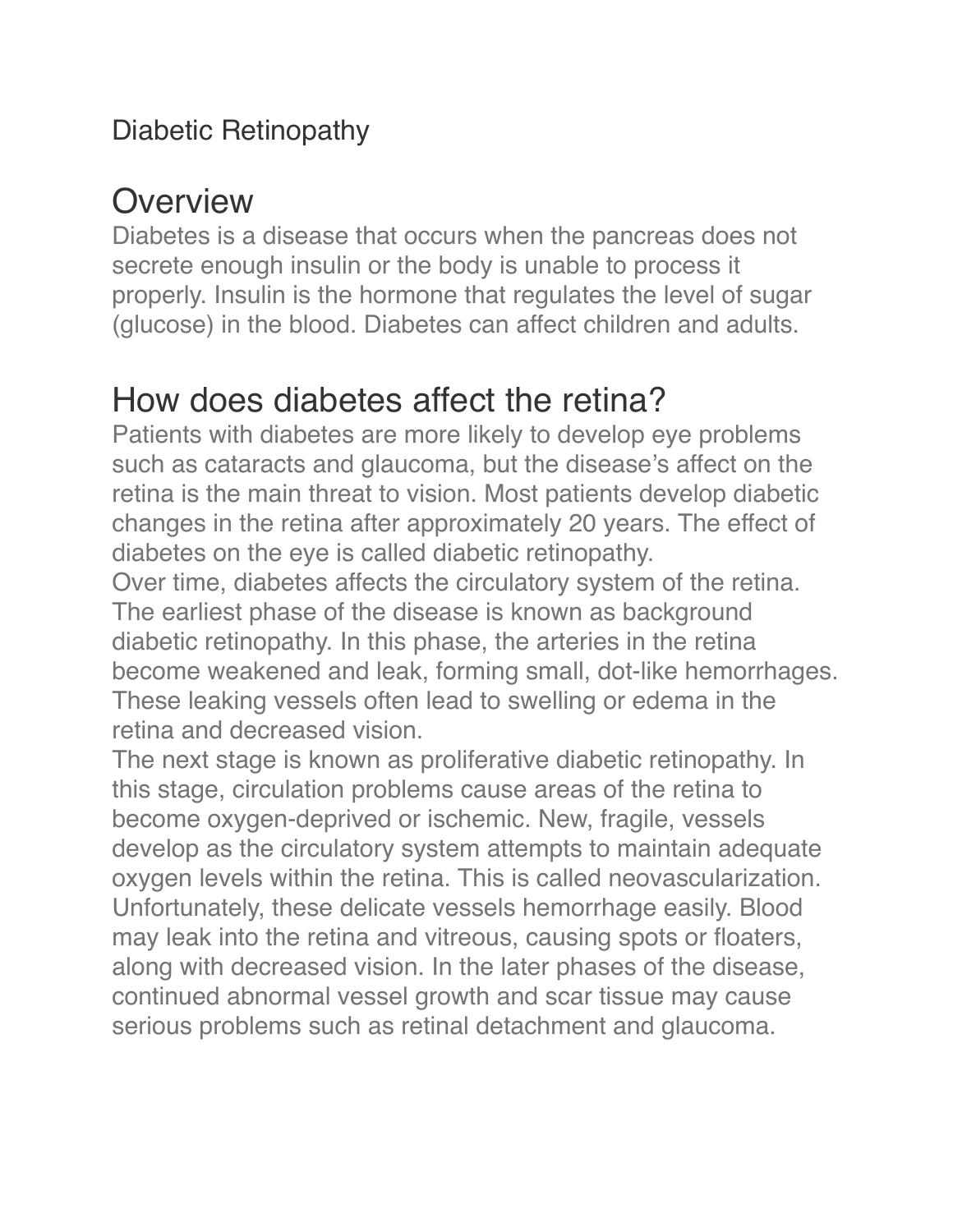# Signs and Symptoms

The affect of diabetic retinopathy on vision varies widely, depending on the stage of the disease. Some common symptoms of diabetic retinopathy are listed below, however, diabetes may cause other eye symptoms.

- Blurred vision (this is often linked to blood sugar levels
- Floaters and flashes
- Sudden loss of vision

### Detection and Diagnosis

Diabetic patients require routine eye examinations so related eye problems can be detected and treated as early as possible. Most diabetic patients are frequently examined by an internist or endocrinologist who in turn work closely with the ophthalmologist. The diagnosis of diabetic retinopathy is made following a detailed examination of the retina with an ophthalmoscope. Most patients with diabetic retinopathy are referred to vitreo-retinal surgeons who specialize in treating this disease.

## **Treatment**

Diabetic retinopathy is treated in many ways depending on the stage of the disease and the specific problem that requires attention. The retinal surgeon relies on several tests to monitor the progression of the disease and to make decisions for the appropriate treatment. These include: fluorescein angiography, retinal photography, and ultrasound imaging of the eye. The abnormal growth of tiny blood vessels and the associated complication of bleeding is one of the most common problems treated by vitreo-retinal surgeons. Laser surgery called pan retinal photocoagulation (PRP) is usually the treatment of choice for this problem.